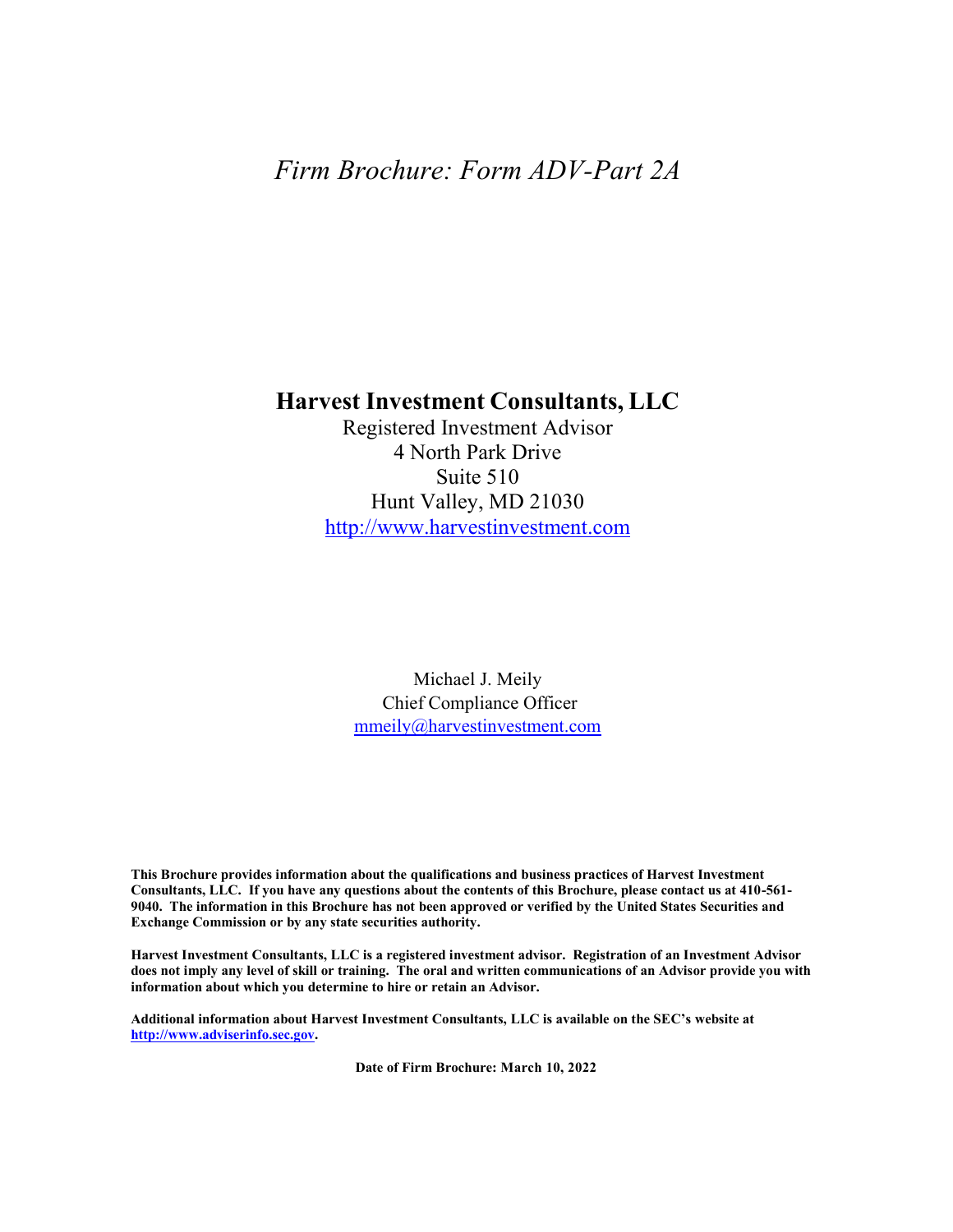# 2. **Material Changes**

Since the filing of our last annual update on 03/25/2021, we have made the following material changes to our disclosure brochure:

- Item 4 We updated our Retirement Plan to Rollover IRA services disclosure to be compliant with the Department of Labor's Prohibited Transaction Exemption 2020- 02.
- Item 5 We no longer have a separate fee schedule for our Fixed Income Portfolios. See Item 5 for more information.
- Item 18 Our PPP loan from the U.S. Small Business Administration in conjunction with the relief afforded from the CARES Act during the COVID-19 Pandemic was forgiven on December 17, 2020.

# 3. **Table of Contents**

|    | 1. Cover Page                                                        |                |
|----|----------------------------------------------------------------------|----------------|
|    | 2. Material Changes                                                  | 2              |
|    | 3. Table of Contents                                                 | $\overline{2}$ |
| 4. | <b>Advisory Business</b>                                             | 3              |
|    | 5. Fees and Compensation                                             | 6              |
|    | 6. Performance Based Fees                                            | $\overline{7}$ |
|    | 7. Types of Clients                                                  | 7              |
| 8. | Methods of Analysts, Investment Strategies, and                      |                |
|    | Risk of Loss                                                         | $7 - 11$       |
| 9. | Disciplinary Information                                             | 11             |
|    | 10. Other Financial Activities and Affiliations                      | 11             |
|    | 11. Code of Ethics, Participation or Interest in Client Transactions |                |
|    | and Personal Trading                                                 | 12             |
|    | 12. Brokerage Practices                                              | 13             |
|    | 13. Review of Accounts                                               | 15             |
|    | 14. Client Referrals and Other Compensation                          | 16             |
|    | 15. Custody                                                          | 17             |
|    | 16. Investment Discretion                                            | 17             |
|    | 17. Voting Client Securities                                         | 17             |
|    | 18. Financial Information                                            | 17             |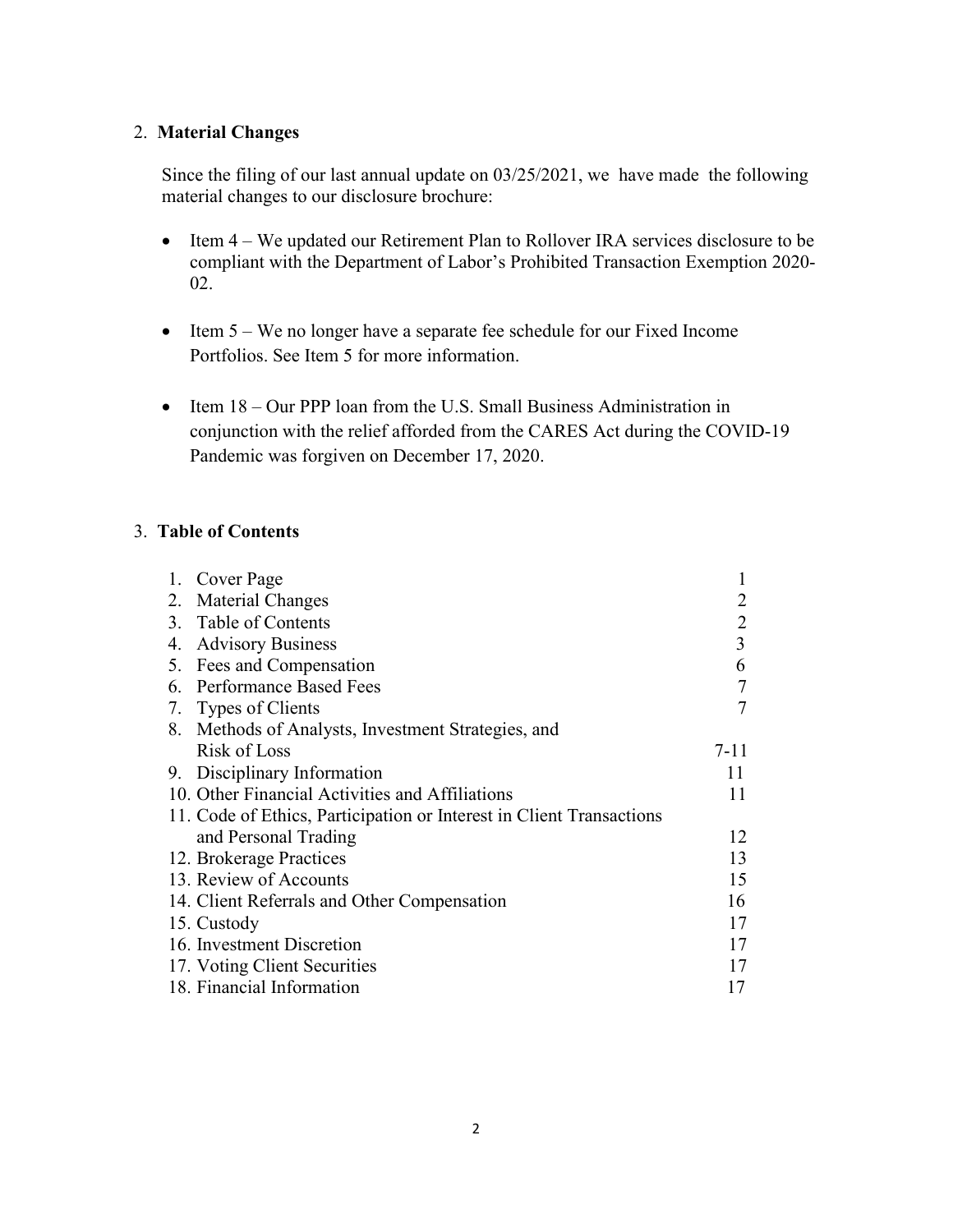#### 4. **Advisory Business**

- A. Harvest Investment Consultants, LLC (Advisor) has been in business since 1987. The previous legal names were Harvest Investment Consultants, Inc., and Hickory Capital Management, Inc. The Principal owner is Michael J. Meily, Chief Compliance Officer.
- B. Harvest provides professional fee-based investment management services to numerous organizations and private clients. We provide portfolio design and active portfolio management for individuals and families, as well as professional investment management and consulting services for defined benefit plans, 401(k) retirement plans, endowments, charitable organizations and more.

We focus on designing and maintaining growth and income, balanced, and fixed income portfolios, based upon the needs of each client. Our portfolios may include a variety of security types such as; individual bonds, stocks, mutual funds, ETFs, REITs, CDs, hybrid securities and preferred stocks. We seek to manage risk on multiple levels and our investment portfolio focus is on absolute, not relative performance.

In addition to portfolio management, we offer personalized financial and retirement planning services to our clients, which can be billed at either an hourly rate or flat fee and is disclosed to the client prior to such engagement. Harvest utilizes a modularized approach to the financial planning process. Some areas in which we may assist clients include retirement planning, retirement income distribution planning, education planning, insurance analysis, charitable contribution planning, and estate planning. We approach the financial planning process in the same way as we handle our investment management services; we spend significant time with clients to fully understand their questions and objectives. We then seek to provide an unbiased perspective, and planning guidance that is both practical and functional, based upon the needs of each client. We encourage our clients to review pertinent planning information with us at least annually, and whenever a significant life event or important changes occur.

We can work closely with a client's existing professional relationships, coordinating with their attorney, accountant, or other trusted advisors. Likewise, we have relationships with many other professionals who can be brought into the planning team at any time, based on the needs of a specific planning project.

C. The Advisor and portfolio management team develop an appropriate investment profile for each client, considering any unique needs or applicable restrictions to be followed. The client-specific profile in conjunction with interview data and risk tolerance communications will drive the portfolio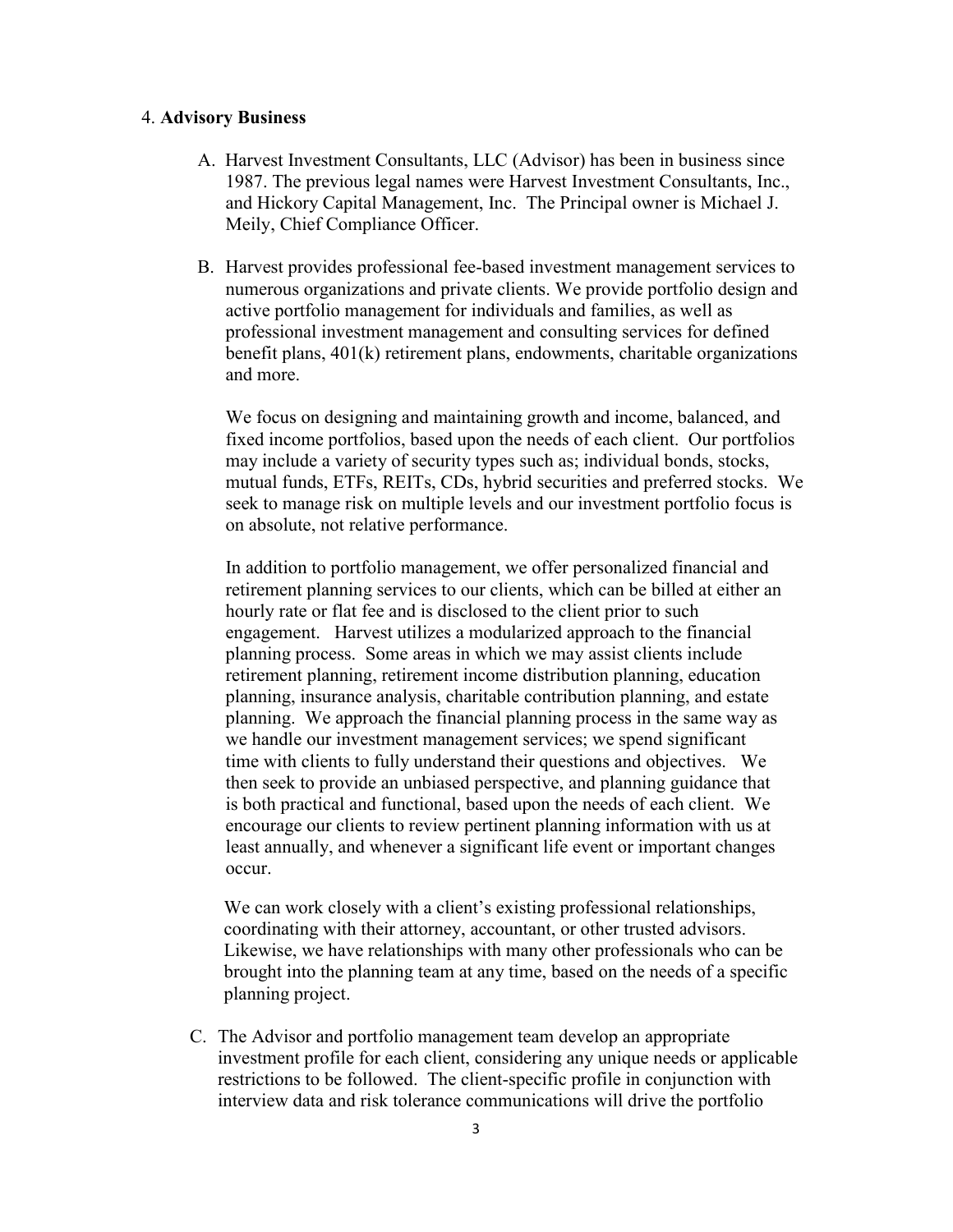design process at Harvest. Clients may impose restrictions on investing in certain securities or provide other specific investment restrictions to be followed during the design, implementation, and ongoing management processes.

### D. Retirement Plan to Rollover IRA

When Harvest Investment Consultants provides investment advice about your retirement plan account or individual retirement account ("IRA") including whether to maintain investments and/or proceeds in the retirement plan account, roll over such investment/proceeds from the retirement plan account to a IRA or make a distribution from the retirement plan account, we acknowledge that Harvest Investment Consultants is a "**fiduciary**" within the meaning of Title I of the Employee Retirement Income Security Act ("ERISA") and/or the Internal Revenue Code ("IRC") as applicable, which are laws governing retirement accounts. The way Harvest Investment Consultants makes money creates conflicts with your interests, so Harvest Investment Consultants operates under a special rule that requires Harvest Investment Consultants to act in your best interest and not put our interest ahead of you.

Under this special rule's provisions, Harvest Investment Consultants must act as a fiduciary to a retirement plan account or IRA under ERISA/IRC and:

- Meet a professional standard of care when making investment recommendations (e.g., give prudent advice);
- Never put the financial interests of Harvest Investment Consultants ahead of you when making recommendations (e.g., give loyal advice);
- Avoid misleading statements about conflicts of interest, fees, and investments;
- Follow policies and procedures designed to ensure that Harvest Investment Consultants gives advice that is in your best interest;
- Charge no more than is reasonable for the services of Harvest Investment Consultants; and
- Give Client basic information about conflicts of interest.

To the extent we recommend you roll over your account from a current retirement plan account to an individual retirement account managed by Harvest Investment Consultants, please know that Harvest Investment Consultants and our investment adviser representatives have a conflict of interest.

We can earn increased investment advisory fees by recommending that you roll over your account at the retirement plan to an IRA managed by Harvest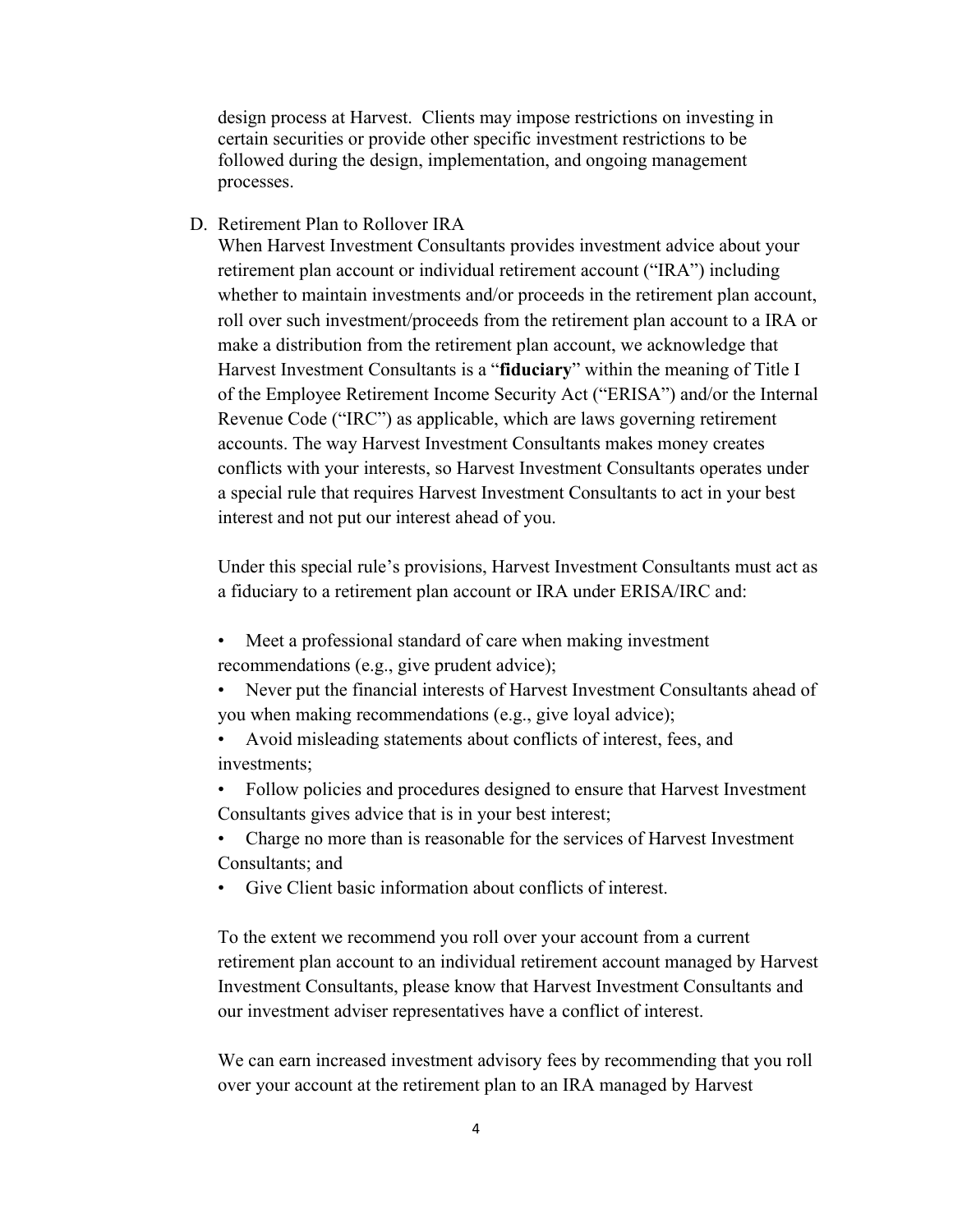Investment Consultants. We will earn fewer investment advisory fees if you do not roll over the funds in the retirement plan to an IRA managed by Harvest Investment Consultants.

Thus, our investment adviser representatives have an economic incentive to recommend a rollover of funds from a retirement plan to an IRA which is a conflict of interest because our recommendation that you open an IRA account to be managed by our firm can be based on our economic incentive and not based exclusively on whether or not moving the IRA to our management program is in your overall best interest.

We have taken steps to manage this conflict of interest. We have adopted an impartial conduct standard whereby our investment adviser representatives will (i) provide investment advice to a retirement plan participant regarding a rollover of funds from the retirement plan in accordance with the fiduciary status described below, (ii) not recommend investments which result in Harvest Investment Consultants receiving unreasonable compensation related to the rollover of funds from the retirement plan to an IRA, and (iii) fully disclose compensation received by Harvest Investment Consultants and our supervised persons and any material conflicts of interest related to recommending the rollover of funds from the retirement plan to an IRA and refrain from making any materially misleading statements regarding such rollover.

When providing advice to your regarding a retirement plan account or IRA, our investment advisor representatives will act with the care, skill, prudence, and diligence under the circumstances then prevailing that a prudent person acting in a like capacity and familiar with such matters would use in the conduct of an enterprise of a like character and with like aims, based on the investment objectives, risk, tolerance, financial circumstances, and a client's needs, without regard to the financial or other interests of Harvest Investment Consultants or our affiliated personnel.

- E. Advisor does **not** participate in wrap fee programs.
- F. Assets under management as of December 31, 2021 are as follows:

| Discretionary:     | \$420,536,648 |
|--------------------|---------------|
| Non-Discretionary: | -80           |
| Total:             | \$420,536,648 |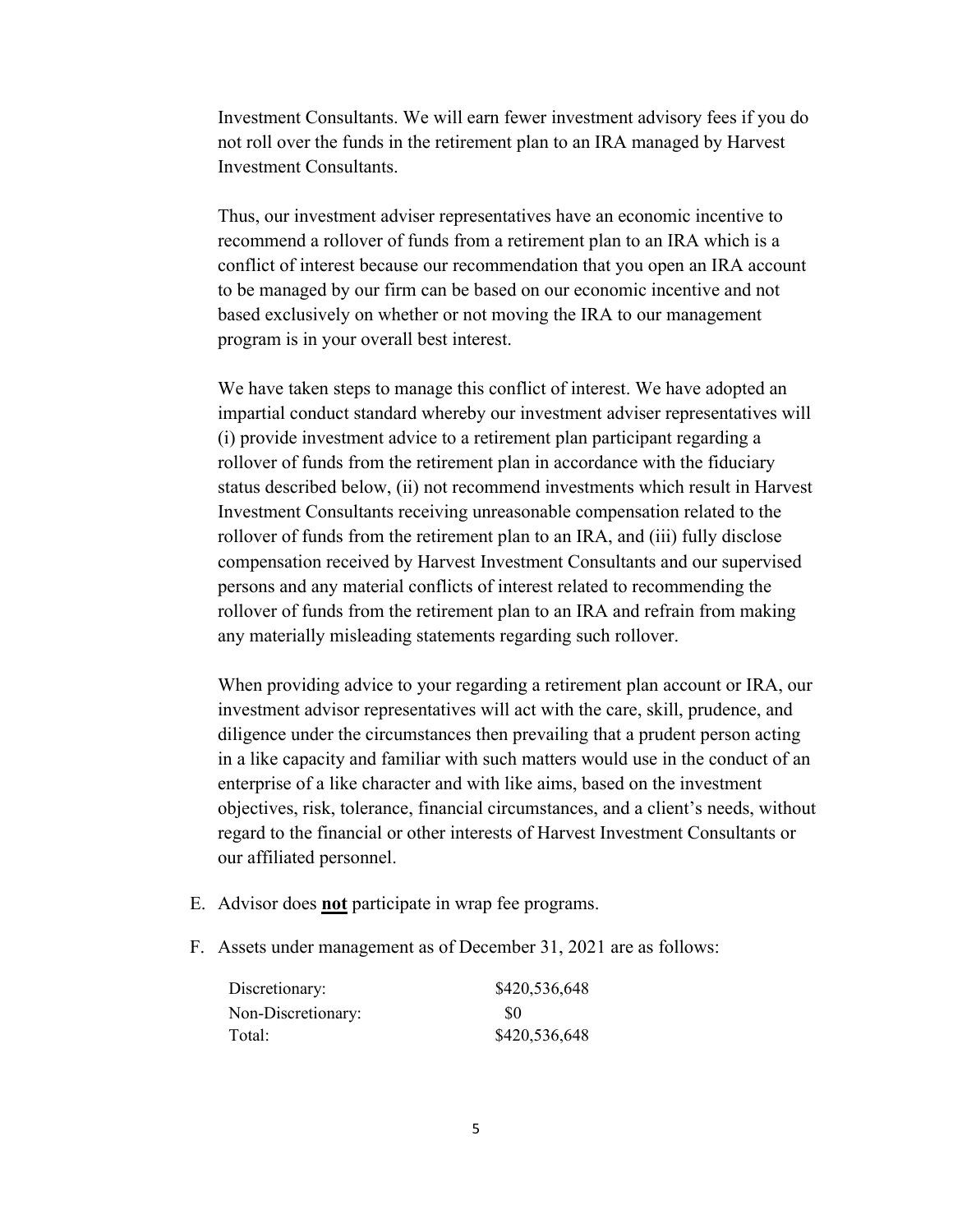### 5. **Fees and Compensation**

A. Management fees are paid quarterly in advance based on the market value of securities placed under supervision at the inception of the agreement and thereafter at the end of each calendar quarter. Fees are negotiable and Advisors can waive the account minimum. Such exceptions can be based on factors such as client relationships, complexity of account assets, and total amount of assets.

# **Fee Schedule**

**Fee**

#### **Account Size**

| Up to \$250,000                  | 1.20%      |
|----------------------------------|------------|
| From \$250,001 to \$2,000,000    | 1.00%      |
| From \$2,000,001 to \$3,000,000  | $.80\%$    |
| From \$3,000,001 to \$5,000,000  | $.60\%$    |
| From \$5,000,001 to \$10,000,000 | $.50\%$    |
| Over \$10,000,000                | Negotiated |

- B. Fees are deducted from clients' accounts or billed to the client by invoice on a quarterly basis. The client may select either method. **Harvest reserves the right to deduct the invoiced advisory fee from the account(s) under management for any clients on direct billing who have an outstanding balance due at the end of the calendar quarter.**
- C. Advisor maintains an independent and unbiased focus by not receiving commissions, transaction related income, or soft dollars other than those falling under Section 28(e) of the Securities and Exchange Act of 1934 ("research and brokerage services" from Fidelity, Charles Schwab, and TD Ameritrade). The client may, in connection with our Advisory services, incur other costs such as custodial transaction costs and mutual fund/ETF internal expenses. (See Section 12 - Brokerage Practices).

While some of our basic planning services are provided at no additional cost areas, complex or comprehensive planning which may require the outside services of an attorney or a CPA will be handled on a project basis. Planning and project fees are provided before the project commences.

Also, when beneficial to the client, individual fixed-income and/or equity transactions may be effected through broker-dealers with whom Advisor and/or the client have entered into arrangements for prime brokerage clearing services, including effecting certain client transactions through other SEC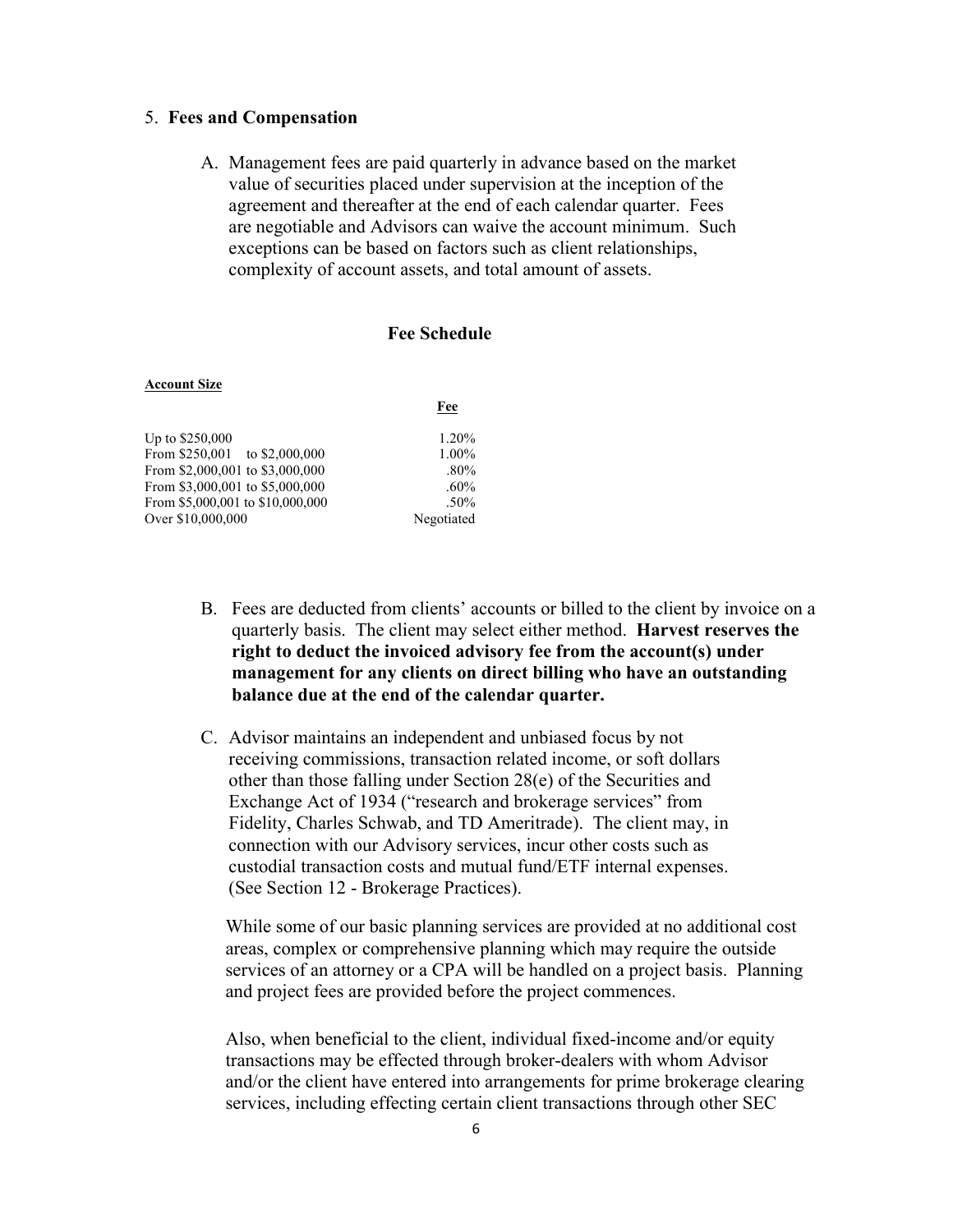registered and FINRA member broker-dealers (in which event, the client generally will incur both the transaction fee charged by the executing brokerdealer and a "trade-away" fee charged by their broker-dealer/custodian).

D. Client fees are billed in advance. Clients may terminate the services of Advisor at any time with written notice. A client will receive a pro-rata refund for the unused portion of the management fee if the Advisory contract is terminated before the end of the billing period.

Advisor receives no compensation for the sale of securities or other investment products, including asset-based sales charges or service charges from the sale of funds. Advisor does not reduce fees to offset qualified custodian commissions. Advisor has no material conflict of interest other than Section 4.D. (Qualified Plan Rollover to IRA).

Clients have the option to purchase investment products the Advisor recommended through other brokers or agents not affiliated with the Advisor.

### 6. **Performance Based Fees & Side-By-Side Management**

There is no performance-based compensation and side by side management.

### 7. **Types of Clients**

The Advisor serves numerous organizations and private clients by providing professional investment management solutions in areas such as defined benefit plans, 401(k) retirement plans, endowments, charitable organizations, trust management services, and personalized asset management services for individuals and families. Our minimum account size for opening a customized account is \$250,000. The Advisor can waive the account minimum.

### 8. **Method of Analysis, Investment Strategies and Risk of Loss**

A. Analysis and Investment Strategies – Harvest seeks first to manage client investment risk levels by using risk profiles and by engaging the client in a discussion to understand risk tolerance, time horizon, income needs, and other material factors. Inherent in this approach is the understanding that portfolio management is not a "one size fits all" solution, and that each client's risk tolerance level needs to be correctly identified initially and reviewed periodically. Additionally, we go to great lengths to build diversified portfolios for each of our clients.

Portfolio risk is managed with various research and analytical tools and within the portfolio design. These tools will vary depending on the nature of the investment(s):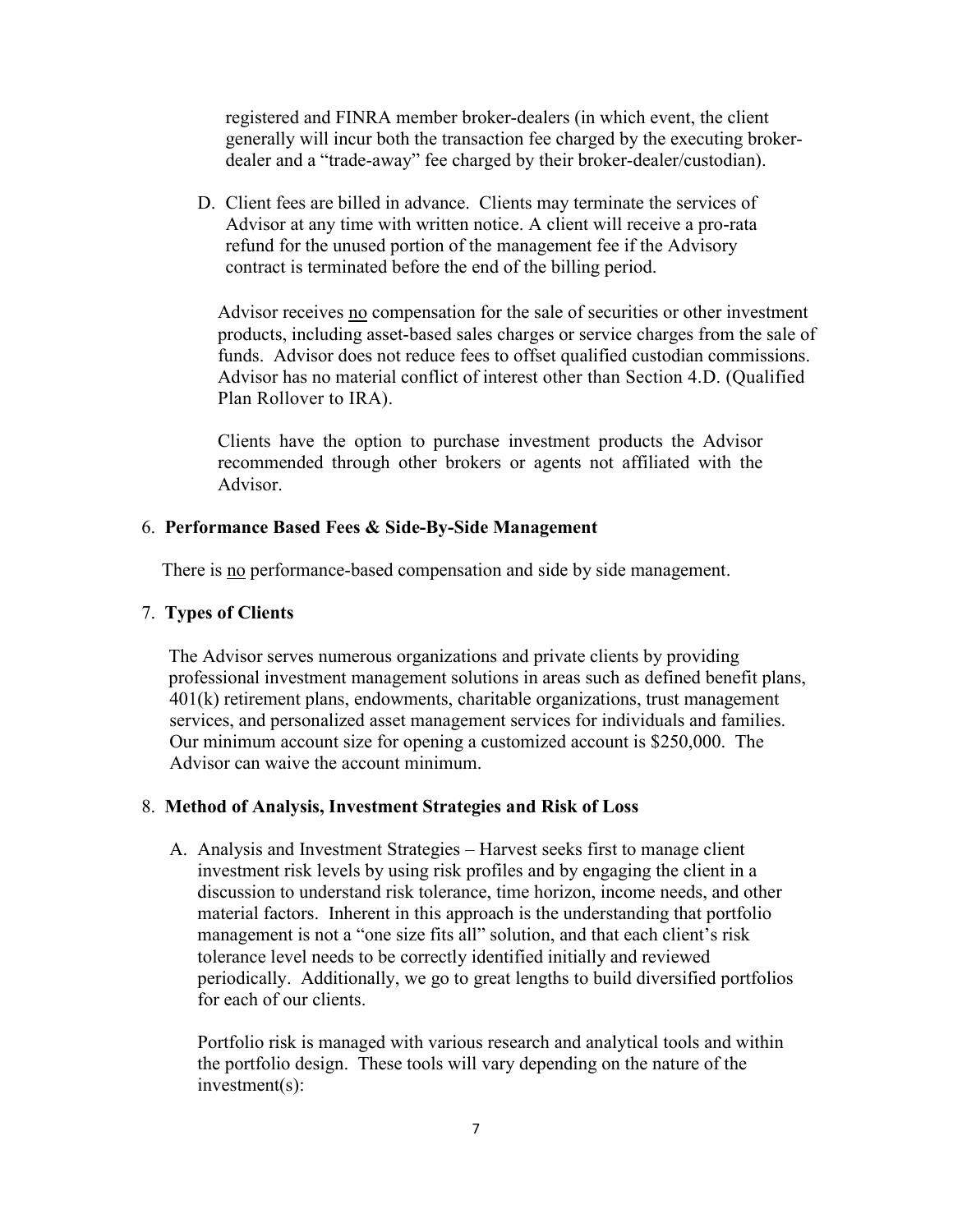- a) **Mutual Funds and ETFs** (Exchange-Traded Funds) Harvest utilizes screening process developed to identify a mutual fund "universe" deemed suitable for our clients. This universe is developed and maintained utilizing Fi360 Fiduciary Toolkit and Morningstar Principia™ tools in conjunction with our own analytical techniques. Funds are analyzed for a variety of metrics including asset class concentration, historical performance and volatility, risk efficiency metrics, sector/industry exposure, geographic dispersion, style characteristics, peer group comparisons, management history, transaction costs, and internal costs.
- b) **Fixed Income Securities** Harvest follows an established discipline with respect to all fixed income investment decisions. When possible, we seek to employ a block purchase approach to achieve cost and efficiency benefits for our clients. We are not limited to custodian-supplied inventory, and in fact, we maintain multiple relationships with independent bond dealers across the country. In addition, Harvest uses a three-tiered approach towards fixed income research.
	- 1. Independent Research and Credit Rating Services: Harvest utilizes independent rating services that do not have any of the inherent conflicts of interest found in larger, more well-known ratings services such as Standard & Poor's or Moody's, which are actually paid by issuers to provide the credit ratings on bonds. Harvest also utilizes numerous independent investment research firms and industry publications to analyze individual companies and industries.
	- 2. Bloomberg: Harvest utilizes Bloomberg to monitor market interest rates, track bond trading prices and to examine the pricing and ratings of newly issued bonds. This provides vital information as to the true "market value" of bonds since they do not transact on a centralized exchange and therefore do not have a single, readily available "price quote" similar to what can be found for a stock.
	- 3. Internal Credit Analysis: In addition to the other research processes, Harvest performs an internal credit analysis on each firm prior to purchasing that entity's corporate bonds. The credit analysis process focuses on interest coverage, the liquidity levels and overall health of the firm's balance sheet.
- c) **Stocks** Harvest utilizes a number of equity research tools including professional subscriptions and publications that provide objective third-party research on individual stocks and macroeconomic trends. In addition, we maintain research subscriptions with private research firms for timely access to domestic and global business and economic data. As a firm, we seek to balance both bottom up (valuation based) metrics and top down (macro view) considerations when identifying individual stocks for purchase. More frequently than not, we will seek stocks that have excellent dividend payment histories, significant standing within a respective peer group or industry, and high-quality characteristics – purchasing those that we feel are attractively priced and/or have favorable momentum. On a much more limited basis,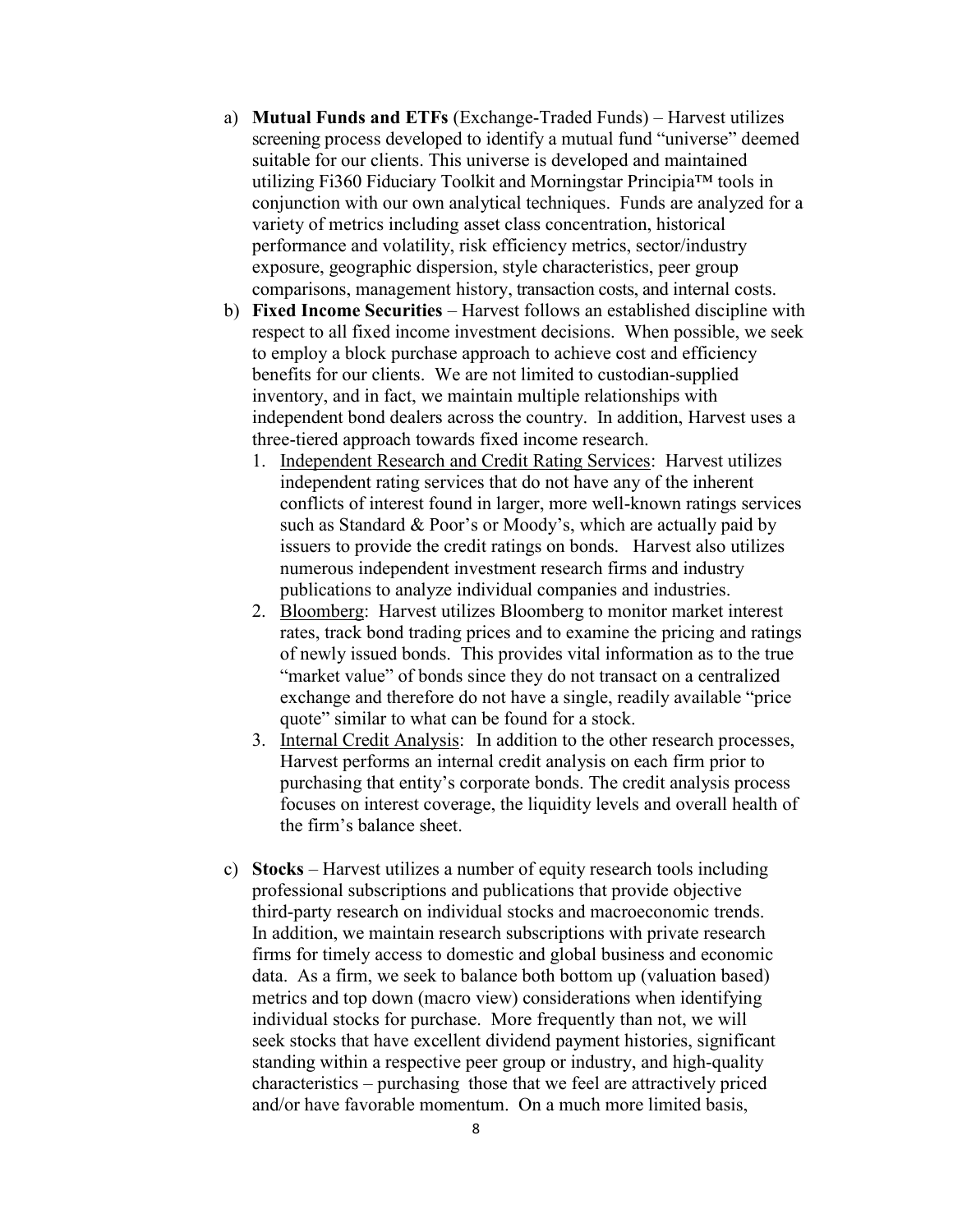will explore opportunities across various segments of the market, including small, mid, and large cap companies that may not pay dividend, for client that are willing and able to take a bit more risk in their portfolio.

- d) **Sell decisions** Harvest incorporates several disciplines both active and passive with respect to the sale of securities held. We will choose to exit any security that we feel has experienced a significant (and non- temporary) deterioration in fundamentals or value relative to purchase expectations. We may choose to exit a security on a proactive basis when we feel that it is trading at a significant premium to fair value, in order to take profits and redeploy capital into new opportunities. On a passive basis, we can utilize trailing sell-stop orders or trailing limit orders to both manage risk and capture profits. With fixed income securities our purchase objective is a target yieldto-maturity or yield-to-call; if we believe this can be achieved or exceeded by selling the security *prior* to maturity (taking profits for a total return approach) we may choose to do so. Likewise, as mentioned above if we detect a heightened level of risk with an individual security that does not align with the return objective, we may choose to sell the holding prior to maturity or call.
- B. Summary of risks regardless of the care and effort put into investment research and analysis, there is always a possibility that an investment outcome will be different than what is expected. Investing in securities always involves risk of loss. Additionally, during high levels of volatility or catastrophic market conditions such as those experienced in 2008, it is possible for *all* asset classes to fall at the same time. It is also possible that an individual equity selection (stock, mutual fund, ETF) will perform worse than the broader markets and suffer significant losses creating new historical lows; reminding us all that past performance is no assurance of future results. In the fixed income realm, risks of loss can come from deteriorating credit quality of the issuer, unexpected impairment affecting the issuer, loss of value on a holding due to rising interest rate trends, or overpayment on the purchase price of a bond such that a loss is incurred on sale at maturity. We seek to mitigate these risks by focusing on security valuations, research and analysis, strategic portfolio diversification (across asset classes and securities), and active portfolio management decisions.

All investing involves risk, including the loss of capital. Investors should be willing to bear those risks. Common risks associated with investing include and may not be limited to the following:

- 1. Interest Rate Risk the risk that the value of a security may decline to changes in interest rates.
- 2. Credit Risk the risk that a bond issuer may not be able to make timely payment of interest payments and/or repayment of principal at maturity. (Also known as "default risk")
- 3. Inflation Risk the risk that the increasing cost of goods and services erode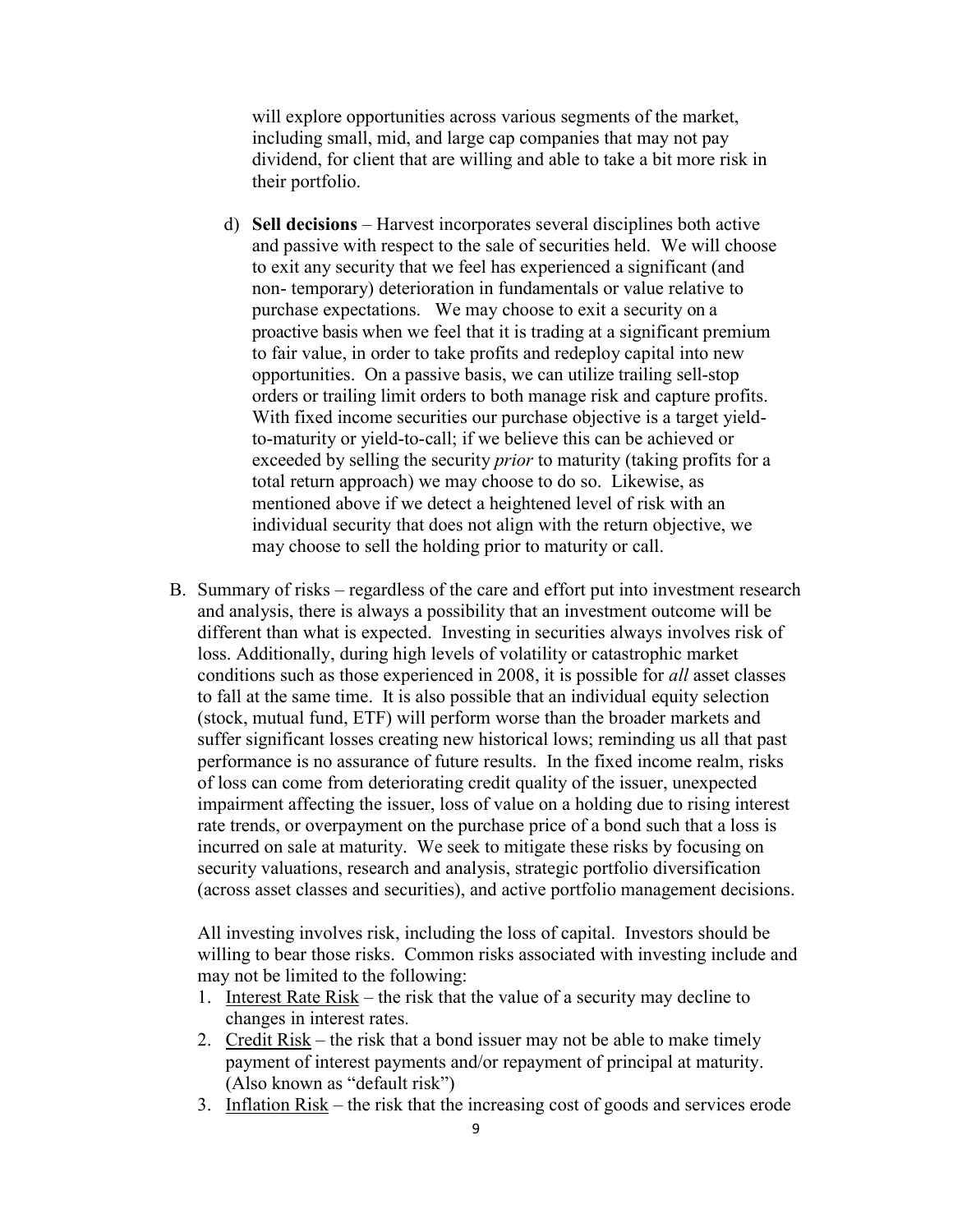the purchasing power of your capital.

- 4. Currency Risk world currencies float against each other. Currency risk is the risk that the fluctuations in currency values could adversely impact investment returns as currency conversion rates occur during the holding period of an investment.
- 5. Liquidity Risk is the risk that you may not be able to buy or sell a given security quickly at a price that is a reasonable representation of the investment's intrinsic value.
- 6. Management  $Risk also$  known as company risk, refers to the impact that bad management decisions, internal missteps, or external situations can have on a company's performance and as a consequence, the underlying value or stock price of the company.
- 7. Trading Risk the risk that trading practices and portfolio management strategies may generate increased brokerage expenses over time. Such expenses, fees, and taxes can have a negative impact on performance over time.
- 8. Geopolitical/Sociopolitical Risk is the risk that instability and/or unrest in one or more regions of the world will affect investment markets.
- C. Limited security recommendations Harvest is not limited to any security or investment instrument. Likewise, we receive no commission or incentives for the investments we recommend.

Harvest's asset allocation strategies have been designed to comply with the requirements of Rule 3a-4 of the Investment Company Act of 1940. Rule 3a-4 provides similarly managed investment programs, such as Advisor's asset allocation programs, with a non-exclusive safe harbor from the definition of an investment company. In accordance with Rule 3a-4, the following disclosure is applicable to Harvest's management of client assets:

1. Initial Interview – at or before the opening of the account(s), the Advisor, through its designated representatives, shall obtain from the client information sufficient to determine the client's financial situation and investment objectives; 2. Individual Treatment - the account is managed based on the client's financial situation and investment objectives;

3. Quarterly Notice – at least quarterly the Advisor shall notify the client to advise the Advisor whether the client's financial situation or investment objectives have changed, or if the client wants to impose and/or modify any reasonable restrictions on the management of the account;

4. Annual Contact – at least annually, the Advisor shall contact the client to determine whether the client's financial situation or investment objectives have changed, or if the client wants to impose and/or modify any reasonable restrictions on the management of the account;

5. Consultation Available – the Advisor shall be reasonably available to consult with the client relative to the status of the account;

6. Quarterly Report – the client shall be provided with a quarterly report for the account for the preceding period;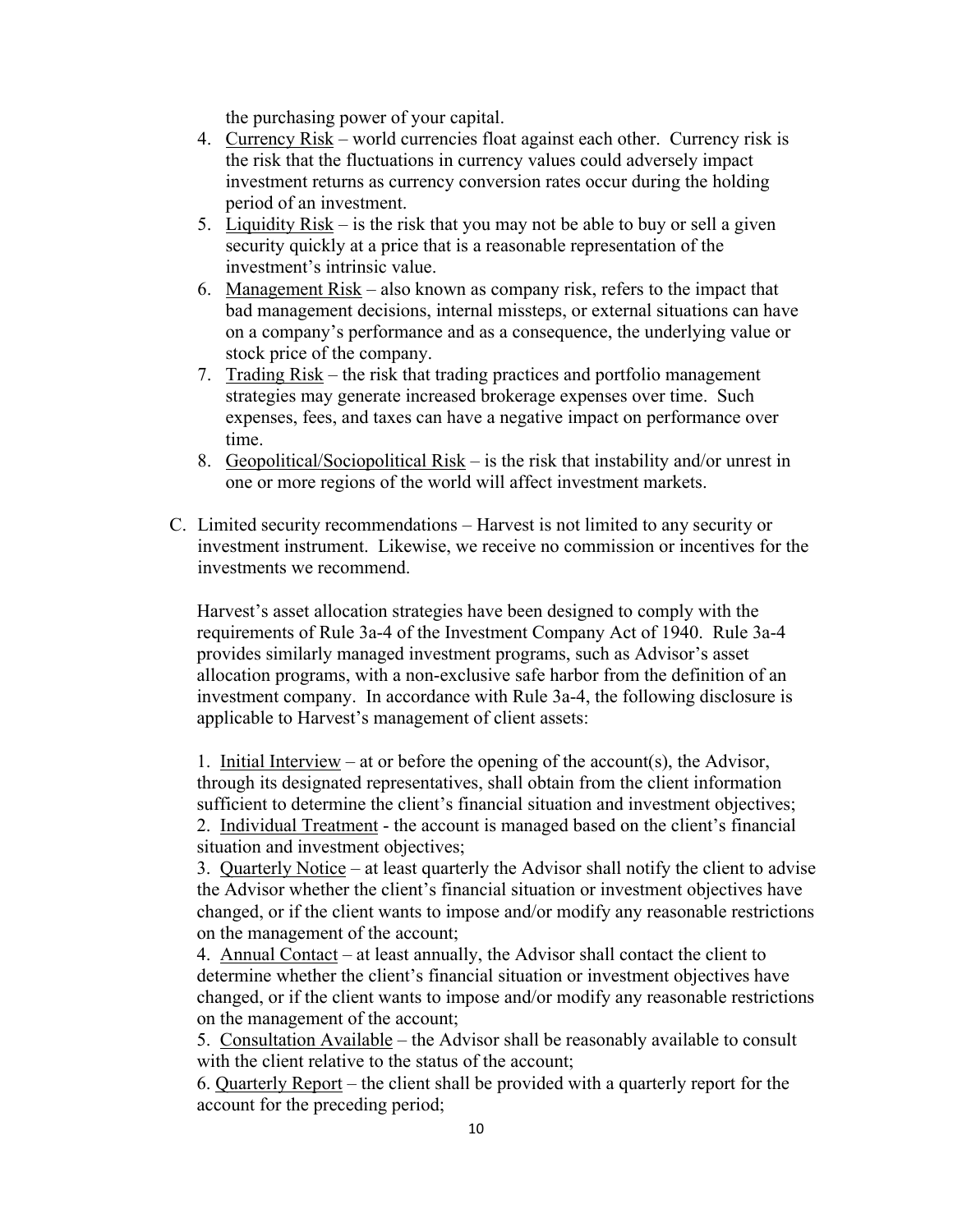7. Ability to Impose Restrictions – the client shall have the ability to impose reasonable restrictions on the management of the account, including the ability to instruct the Advisor not to purchase certain mutual funds or stocks;

8. No Pooling – the client's beneficial interest in a security does not represent an undivided interest in all the securities held by the custodian, but rather represents a direct and beneficial interest in the securities which comprise the account; 9. Separate Account - a separate account is maintained for the client with the

Custodian;

10. Ownership – each client retains full ownership of the account (e. g. right to withdraw securities or cash, exercise or delegate proxy voting, and receive transaction confirmations).

Harvest Investment Consultants, LLC believes that its annual investment management fee is reasonable in relation to: (1) the advisory services provided under the *Investment Advisory Agreement*; and (2) the fees charged by other investment advisers offering similar services/programs. However, HIC's annual investment management fee may be higher than that charged by other investment advisers offering similar services/programs. In addition to Advisor's annual investment management fee, the client will also incur charges imposed directly at the mutual and exchange traded fund level (e.g., management fees and other fund expenses). **Please Note**: Advisor's investment programs may involve aboveaverage portfolio turnover which could negatively impact upon the net after-tax gain experienced by an individual client in a taxable account.

# 9. **Disciplinary Information**

There are no legal or disciplinary events that are material to a client's or prospective client's evaluation of our advisory business or the integrity of our management.

### 10. **Other Financial Industry Activities and Affiliations**

HIC will refer clients desiring insurance products to Harvest Insurance, Inc., (Harvest Insurance) a separate corporation and a related person under common ownership with the Advisor. Although the Advisor (HIC) does not receive any direct compensation from any referral made to Harvest Insurance, certain Advisor's members, such as owners and licensed agents transacting business on behalf of Harvest Insurance will benefit economically as a result of such a referral. Clients are under no obligation to purchase any insurance products from Harvest Insurance and are reminded that they may purchase equivalent insurance products through a separate and unaffiliated insurance agency.

Certain employees of the Advisor are licensed as insurance agents or brokers of various insurance companies. Clients may engage these individuals, in their separate capacities as licensed insurance agents to purchase insurance-related products. Clients are under no obligation to engage those individuals when considering implementation of any or all recommendations.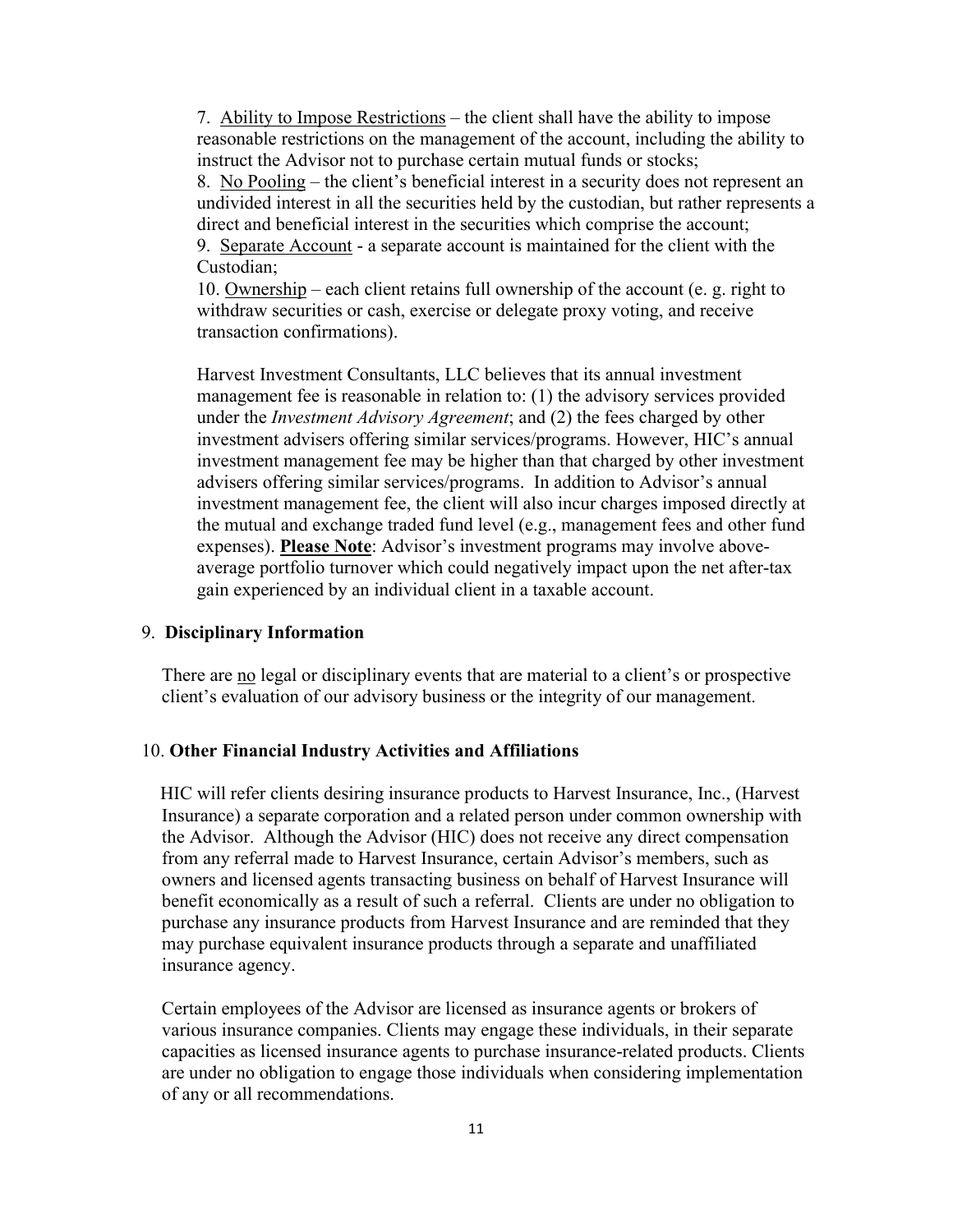Advisor does not recommend or select other investment Advisors.

# 11. **Code of Ethics, Participation or Interest in Client Transactions and Personal Trading**

# *A. Code of Ethics Summary*

An investment adviser is considered a fiduciary and has a fiduciary duty to all clients. Harvest Investment Consultants, LLC has established a Code of Ethics to comply with the requirements of the securities laws and regulations that reflects its fiduciary obligations and those of its supervised persons. The Code of Ethics also requires compliance with federal securities laws. HIC's Code of Ethics covers all individuals that are classified as "supervised persons". All employees, officers, directors and investment adviser representatives are classified as supervised persons. HIC requires its supervised persons to consistently act in your best interest in all advisory activities. HIC imposes certain requirements on its affiliates and supervised persons to ensure that they meet the firm's fiduciary responsibilities to you. The standard of conduct required is higher than ordinarily required and encountered in commercial business.

This section is intended to provide a summary description of the Code of Ethics of Harvest Investment Consultants, LLC. If you wish to review the Code of Ethics in its entirety, you should send us a written request and upon receipt of your request, we will promptly provide a copy of the Code of Ethics to you.

## B. *Affiliate and Employee Personal Securities Transactions Disclosure*

Harvest Investment Consultants, LLC or associated persons of the firm may buy or sell for their personal accounts, investment products identical to those recommended to clients. This creates a conflict of interest. It is the express policy of HIC that all persons associated in any manner with our firm must place clients' interests ahead of their own when implementing personal investments. HIC and its access persons will not buy or sell securities for their personal account(s) where their decision is derived, in whole or in part, by information obtained as a result of employment or association with our firm unless the information is also available to the investing public upon reasonable inquiry.

We are now and will continue to be in compliance with applicable state and federal rules and regulations. To prevent conflicts of interest, we have developed written supervisory procedures that include personal investment and trading policies for our representatives, employees and their immediate family members (collectively, access persons):

- Access persons cannot prefer their own interests to that of the client.
- Access persons cannot purchase or sell any security for their personal accounts prior to implementing transactions for client accounts.
- Access persons cannot buy or sell securities for their personal accounts when those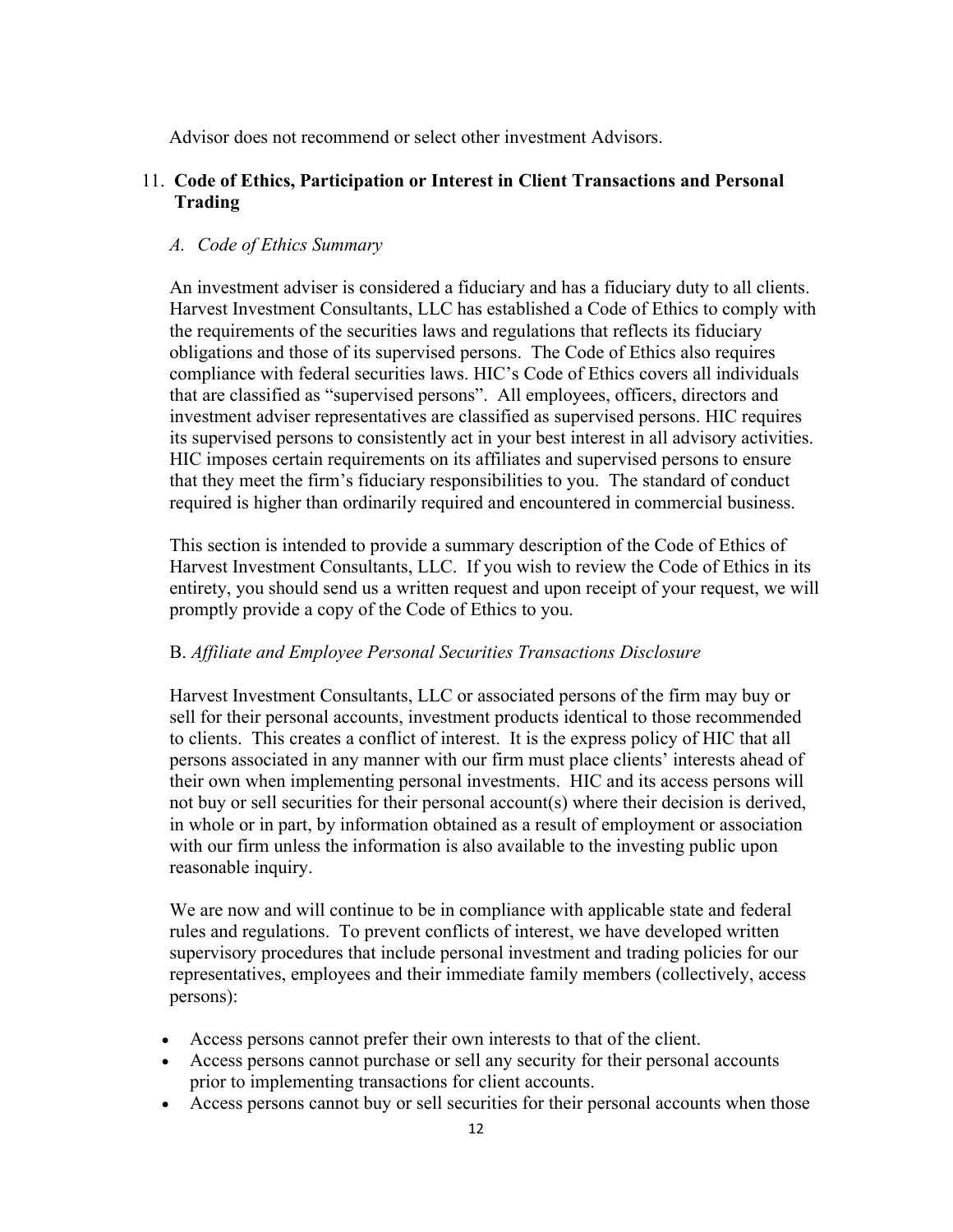decisions are based on information obtained as a result of their employment, unless that information is also available to the investing public upon reasonable inquiry.

- Access persons are prohibited from purchasing or selling securities of companies in which any client is deemed an "insider".
- Access persons are discouraged from conducting frequent personal trading.
- Access persons are generally prohibited from serving as board members of publicly traded companies unless an exception has been granted to the Chief Compliance Officer of HIC.

# **Any access or supervised person not observing our policies is subject to sanctions up to and including termination.**

# 12. **Brokerage Practices**

- A. Harvest does not maintain custody of your assets that we manage, although we may be deemed to have custody of your assets if you give us authority to withdraw assets from your account (see Item 15—Custody, below). Regulations require that your assets must be maintained in an account at a "qualified custodian," generally a broker-dealer or bank. We provide a choice of Fidelity Investments, Charles Schwab, and TD Ameritrade, all registered broker-dealers, members of SIPC, and qualified custodians. Harvest is independently owned and operated and are not affiliated with any of the custodians listed above. Each custodian will hold your assets in a brokerage account and buy and sell securities when we instruct them to do so on your behalf. While we recommend the above listed custodians, the client will ultimately decide whether to use a custodian and will open the required accounts with Schwab, Fidelity or TD Ameritrade by entering into an account agreement directly with them. We do not open the account for you, although we will assist you in doing so. If you do not wish to place your assets with Schwab, Fidelity or TD Ameritrade, then we cannot manage your account.
- B. In assisting clients in selecting a broker-dealer to execute clients' trades, Advisor considers the full range and quality of a broker's services including among other things the value of research provided, best execution capability, transaction costs, financial responsibility, quality of services, reputation and financial strength, breadth of financial products offered, professionalism, reliability and responsiveness to Advisor. It is important to note that the Advisor receives no commissions for the purchase or sale of any retail or institutional products. The determinative factor is not the lowest possible commission cost but whether the transaction represents the best qualitative execution for the managed account. Advisor considers the foregoing factors, which will enhance the portfolio management capabilities of Advisor that such factors are of a direct benefit to clients. Advisor as a fiduciary will always endeavor to act in its client's best interest.

**Soft Dollar Benefits**: An investment adviser receives soft dollar benefits from a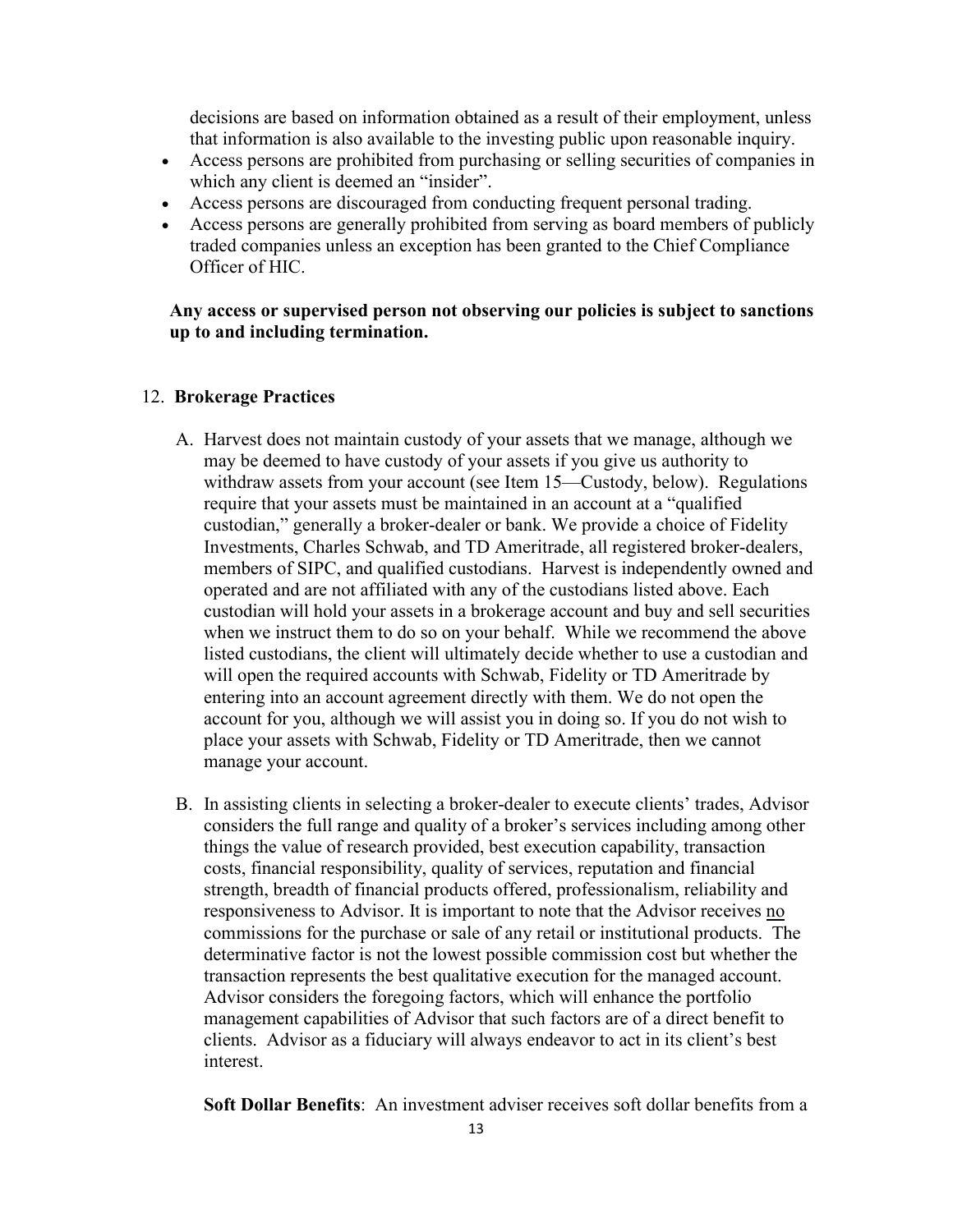broker-dealer (or other third-party service provider) when the investment adviser receives research or other products and services in exchange for client securities transactions or maintaining an account balance with the broker-dealer.

HIC utilizes the services of Fidelity, Charles Schwab and TD Ameritrade. While there is no direct linkage (except in certain circumstances) between the investment advice given to clients and HIC's participation in the Fidelity, Charles Schwab and TD Ameritrade programs, economic benefits are received by HIC which would not be received if we did not give investment advice to clients.

These benefits may be used for both research and non-research purposes and allows us to supplement, at no cost, our own research and analysis activities. These benefits include: a dedicated trade desk that services the program participants exclusively, a dedicated service group and an account services manager dedicated to HIC's accounts, access to a real-time order matching system, the ability to "block trade" clients' positions, electronic download of trades, balances and position information, duplicate and batched client statements, confirmations, year-end summaries, the ability to have advisory fees directly debited from client accounts (in accordance with federal and state requirements), availability of third-party research and technology, quarterly newsletters and access to mutual funds.

The benefits received through participation in the Fidelity, Charles Schwab and TD Ameritrade program do not depend upon the amount of transactions directed to or amount of assets managed through Charles Schwab and TD Ameritrade.

Research obtained with soft dollars is not necessarily utilized for the specific account that generated the soft dollars. We do not attempt to allocate the relative costs or benefits of research among clients because we believe that, in the aggregate, the research we receive benefits all clients and assists us in fulfilling our overall duty to you.

These arrangements may be deemed to create a conflict of interest to the extent that we would have to pay for some or all the research and/or services with "hard dollars" if we were unable to obtain the research and services in exchange for commissions in connection with client transactions. Client trades are always implemented based on the goals and objectives of the client and not on any research, products or other incentives available.

# C. Directed Brokerage

We do not permit clients to direct brokerage because the Advisor will not be able to obtain volume discounts and favorable execution of transactions. This practice will cost the client money and in the opinion of the Advisor violates regulations of the Securities Exchange Commission by not obtaining best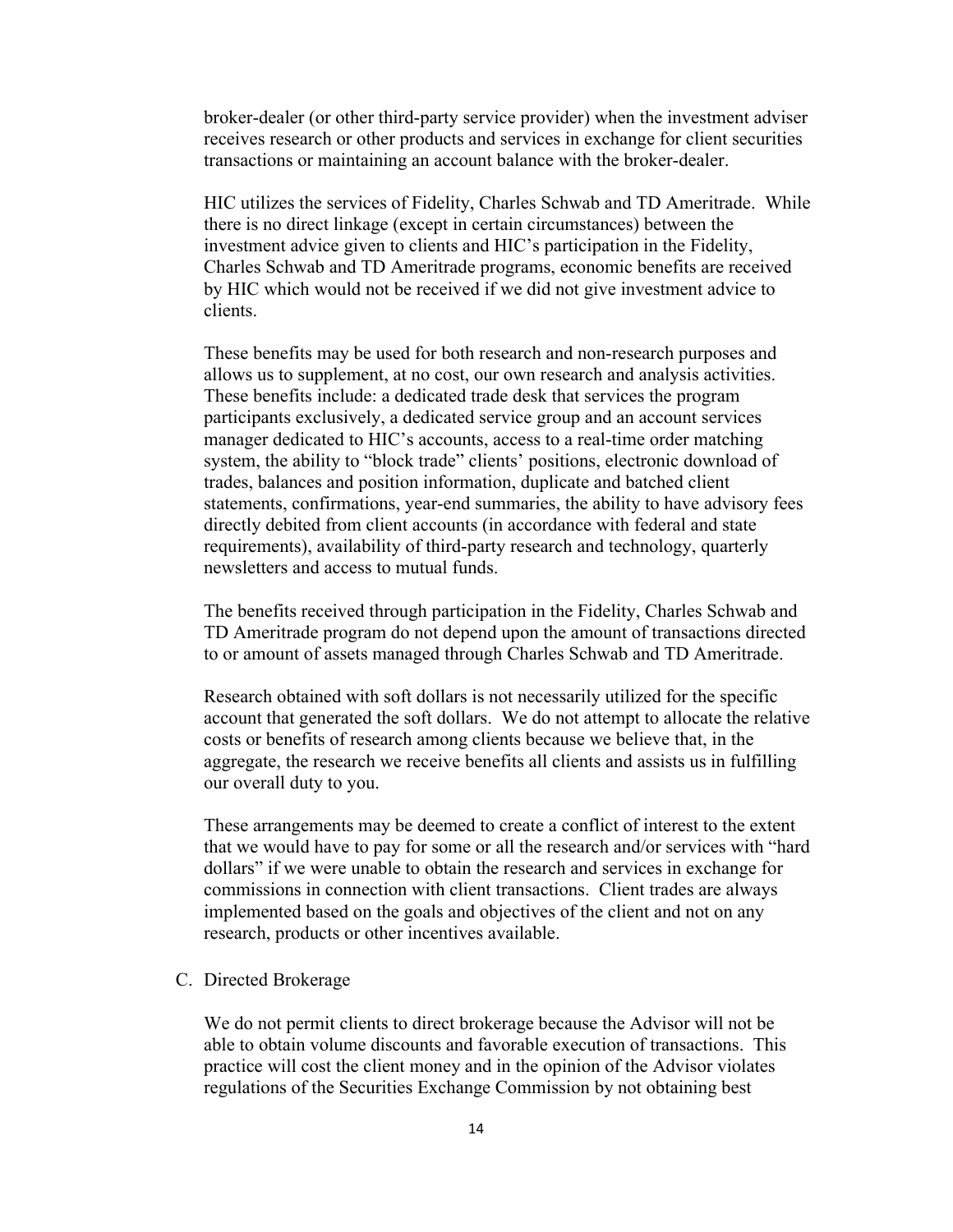execution.

#### D. Aggregation of Orders

Investment decisions for each of Advisor's clients will be made by the Advisor independently from the investment recommendations or determinations made on behalf of other clients. Investments deemed appropriate for one client may also be deemed appropriate for other clients, so that the same security may be purchased or sold at or about the same time for more than one client. In those circumstances, Advisor may determine that orders for the purchase or sale of the same security for one or more of these clients should be combined. If so, the transactions will be allocated as nearly as practicable in proportion to the amounts desired to be purchased or sold for each client. Advisor will not aggregate transactions unless it believes that aggregation is in the best interests of the affected clients, is consistent with its duty to seek best execution for its clients and is consistent with the terms of its investment advisory agreement with each client for whom transactions are being aggregated.

We will always take the opportunity to obtain discounts on execution costs by aggregating orders when possible. The consequences of not following this process usually results in higher trading costs for clients.

# 13. **Review of Accounts**

A. Client portfolios are reviewed at an account level prior to any purchases, targeted sales, or block purchase allocations. Every client is initially established within our Customer Relationship Management (CRM) system (hereafter referred to as Redtail), with standard demographic information as well as the Investment Policy Statement (IPS) that provides details including asset allocation targets, and any client-specific information that needs to be considered relative to the management of their investment portfolios. The Redtail database serves as a perpetual repository for all forward client communications and notes.

Advisor reviews client portfolios on both a routine basis and a real time basis, utilizing a combination of tools within our portfolio management system including, Black Diamond Wealth Platform, Morningstar Principia® (hereafter referred to as Principia), and Riskalyze.

On a routine basis, client portfolios will be modeled in Morningstar Principia® or Riskalyze for analysis and review prior to making tactical or strategic component changes. Frequency is based on the size and complexity of the account and the nature of the components used. Also, on a real time basis, client accounts will be reviewed within Black Diamond following block purchases or block sales, as well as any sales triggered by equity stop-loss orders, to identify portfolio rebalancing conditions.

For *all* purchases, a further review is made of client notes and history within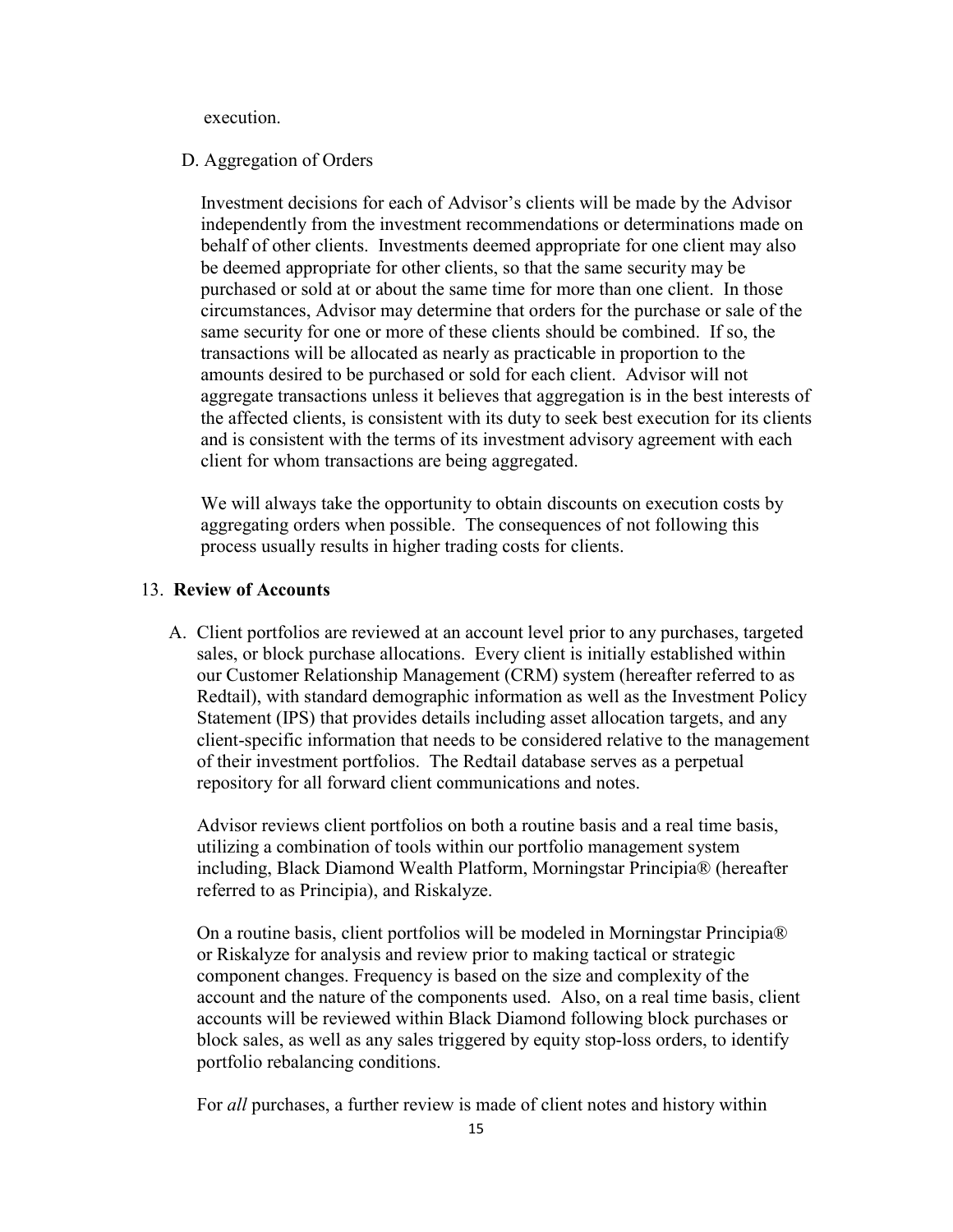Redtail to determine whether there are any *recent changes* or updates based on client/Advisor communications affecting the targeted portfolio purchases and/or the stated current asset allocation guidance, as well as a review of any client *exception items* that would make the target purchase inappropriate. The investment advisor representative and portfolio managers are the professionals who review client accounts.

- B. A review is also triggered when a client informs the Advisor about changes to their financial objectives, needs, and goals.
- C. Clients are provided quarterly written or electronic reports consisting of a market commentary, quarterly invoice, portfolio performance review, and portfolio statement from HIC.
- D. Clients are also provided with access to their own personalized portal through Black Diamond to monitor performance, approximate asset allocation, transactions, and projected interest and dividends.

### 14. **Client Referrals and Other Compensation**

Advisor formerly participated in the Fidelity Wealth Advisor Solutions Program (the "WAS Program"), through which Advisor received referrals from Strategic Advisers, Inc. ("SAI"), a registered investment advisor and subsidiary of FMR LLC, the parent company of Fidelity Investments. Advisor has ceased participating in that referral program effective 12/31/2016. Advisor is independent and was not affiliated with SAI or FMR LLC.

Under the WAS Program, SAI acted as a solicitor for Advisor, and Advisor paid referral fees to SAI for each referral received based on Advisor's assets under management attributable to each client referred by SAI or members of each client's household. While the Advisor (Harvest) no longer participates in the WAS program, Harvest is contractually obligated to compensate SAI/Fidelity for a stipulated period of time for those clients who came in as WAS referrals during the period of 01/01/2013 through 12/31/2016. That period of time is individualized based on when the referral became a client. More specifically, Advisor pays the following amounts to SAI for referrals: for a period of 7 years from the date that a client or members of client's household fund an account or accounts with Advisor, Advisor shall pay SAI an amount equal to the sum of (a) an annual percentage of 0.10% on any fixed income and cash assets in such account, and (b) and annual percentage of 0.25% of all other assets held in such account. These referral fees are paid by Advisor and not the client.

Under an agreement with SAI, Advisor has agreed that Advisor will not charge clients more than the standard range of advisory fees disclosed in its Form ADV 2A Brochure to cover solicitation fees paid to SAI as part of the WAS Program.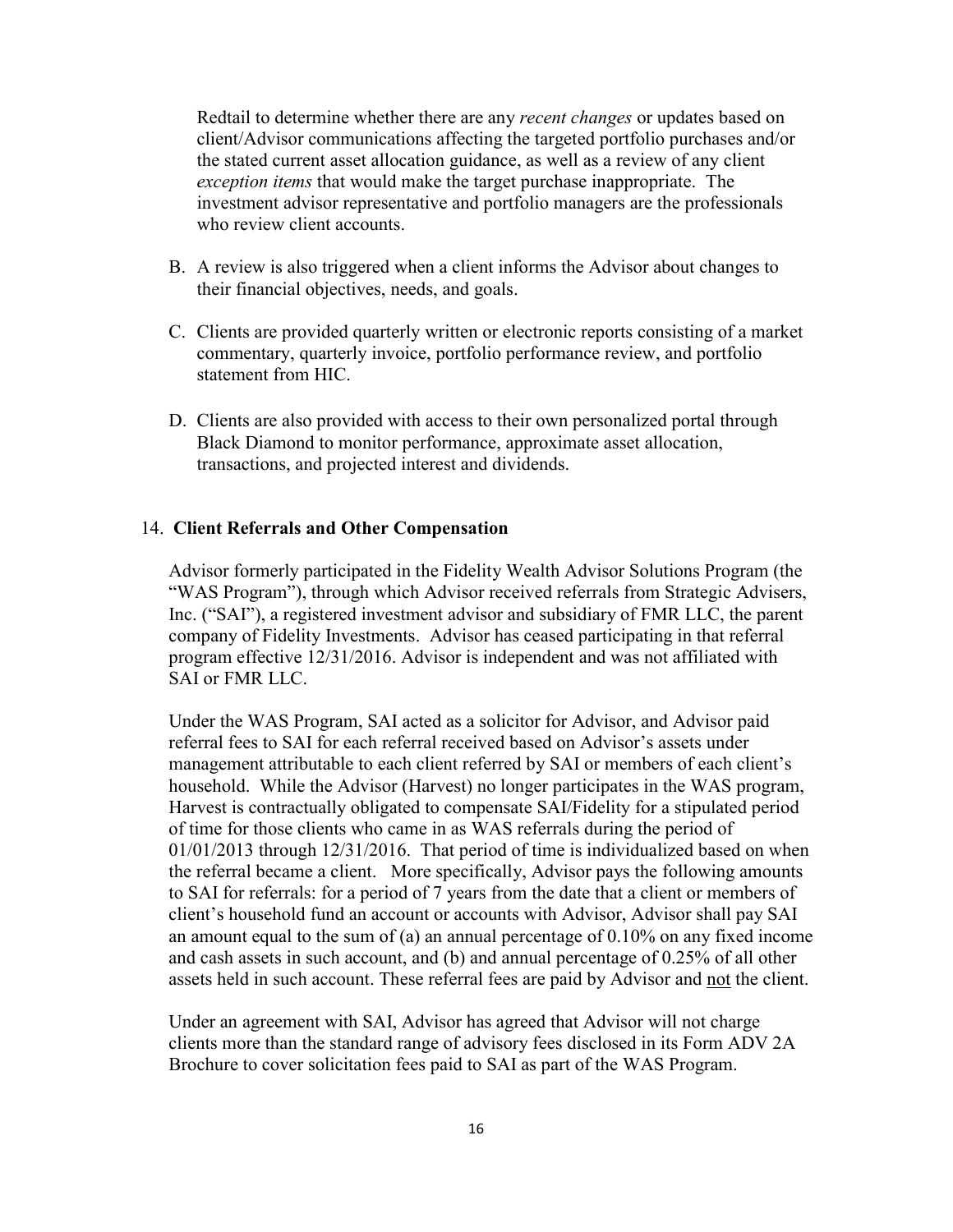### 15. **Custody**

Harvest is not a broker-dealer and does not take possession of client assets. Our clients' assets are housed at one of three nationally recognized brokerage firms, otherwise known as custodians. The custodians maintain actual custody of your assets. They include Charles Schwab and Company, Fidelity Investments, and TD Ameritrade. Under government regulations, we are deemed to have custody of your assets if you authorize us to deduct our advisory fees directly from your account. As part of our billing process, you will receive a clear and understandable invoice from Harvest for each calendar quarter that you are billed, and the custodian will also be advised of the amount of the fee to deduct from your account(s).

You will receive account statements (not less than quarterly), trade confirmations, and tax documents directly from the custodian. They will be sent to the email address you provided (if you have elected E-delivery) or postal mailing address. You should carefully review those statements promptly when you receive them. We also urge you to compare the custodian's account statements with the periodic account statements and portfolio reports you will receive directly from Harvest. Our statements may vary from custodial statements based on accounting procedures, reporting dates, or valuation methodologies of certain securities.

# 16. **Investment Discretion**

When providing asset management services, HIC maintains trading authorization over your account and provides management services on a discretionary basis. In granting HIC discretionary authority, we will have the authority to determine the type of securities, the amount of securities that can be bought or sold, the timing of such transactions, and the broker or dealer to be used without obtaining your consent for each transaction. The discretionary trading authority is limited by the agreed upon investment policy statement. It is the policy of HIC to consult with you prior to making significant changes in the account even when discretionary trading authority is granted.

### 17. **Voting Client Securities**

Harvest does not have nor will we accept authority to vote client securities. We do not advise clients about a particular solicitation. Clients will receive their proxies or other solicitations directly from their custodian or transfer agent. Our proxy voting policies and procedures are part of our investment Advisory agreement. Clients may obtain a copy of our proxy voting policy and procedures upon request.

### 18. **Financial Information**

Registered Investment Advisors are required to provide certain financial information and disclosures about our financial condition. Harvest Investment Consultants, LLC has no financial commitment that impairs the ability to meet contractual and fiduciary